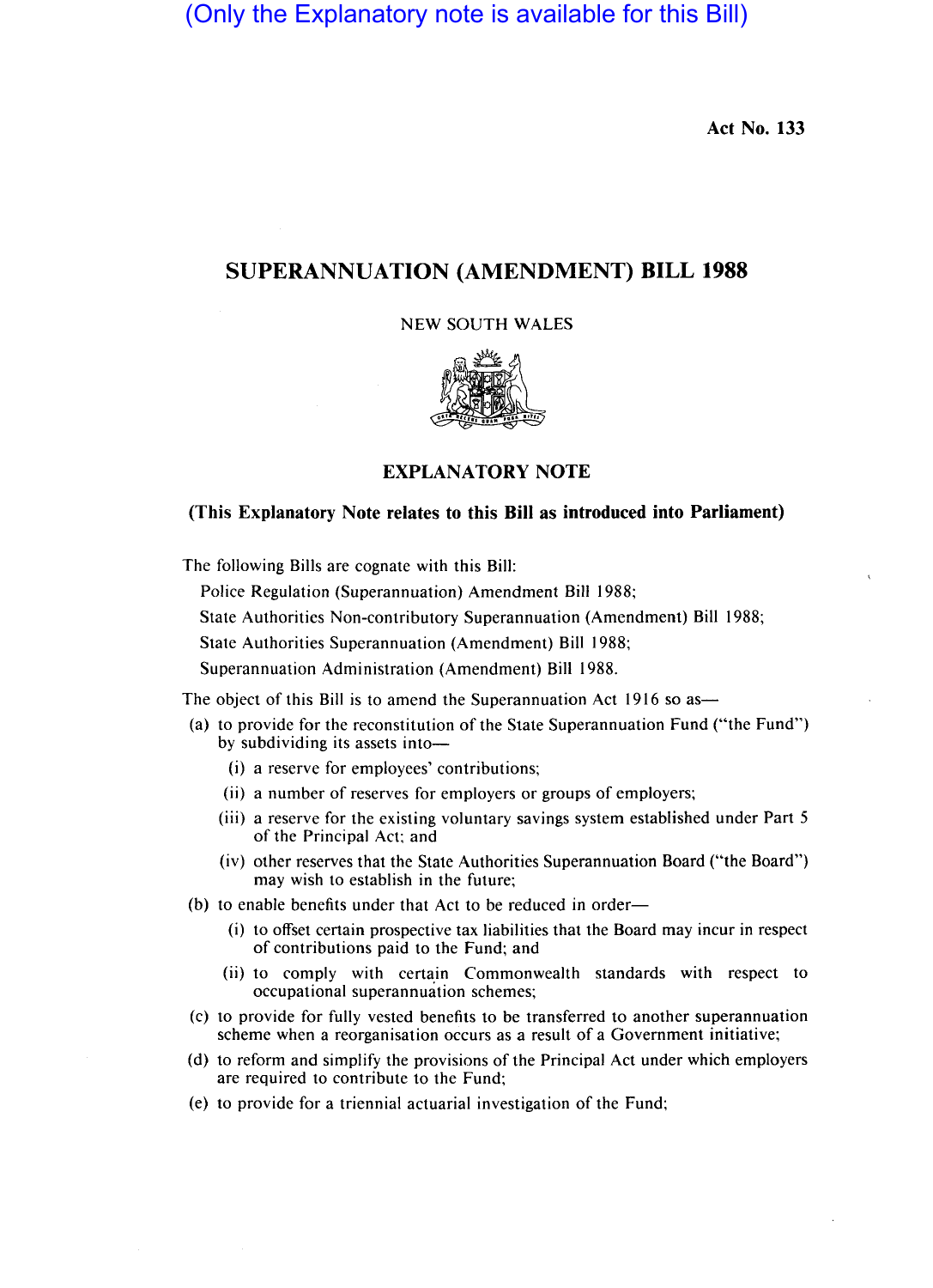- (f) to revise the provisions of the Principal Act relating to the calculation of pensions payable under that Act;
- (g) to make further provision with respect to the payment of retrenchment and withdrawal benefits under that Act;
- (h) to make fresh provision with respect to prescribing the various Government agencies that are employers for the purposes of the Principal Act;
- (i) to provide, whenever a benefit under the Principal Act becomes payable, for the determination of the respective shares of the benefit to be paid from the relevant employer reserve, and the contributors' (employees') reserve, within the Fund and to provide for shortfalls in amounts of benefit to be met by the appropriate employer;
- U) to provide for the transfer of credits (and corresponding debits) between employers of contributors who change their employment from one such employer to another;
- (k) to make fresh provision with respect to the fixing of interest rates for the purposes of the Principal Act; and
- (I) to provide for other matters of a consequential, minor or ancillary nature.

Clause I specifies the short title of the proposed Act.

Clause 2 provides that the proposed Act is to be taken to have commenced on 1 July 1988. except for the provisions of Schedule 2 which are to commence on a day or days to be fixed by proclamation.

Clause 3 defines the expression "Principal Act" for the purposes of the Bill.

Clause 4 is a formal provision that gives effect to Schedules 1 and 2, which contain amendments to the Principal Act.

Clause 5 repeals miscellaneous Acts which amended the Principal Act. The effect of those Acts is now spent. The clause also formally repeals the Superannuation (Board Elections) Regulation 1979 in consequence of the enactment of the Superannuation (Amendment) Act 1987.

**Clause 6** validates certain actions which were taken for the purposes of section  $9c$  of the Principal Act (Fund and employers' contribution to certain increases of pension). Under that section it was necessary to determine "the total commutation amount" in accordance with regulations made in accordance with the Principal Act. In fact no such regulations were ever made and the determination of such amounts was made on actuarial advice. It is now proposed to regularise the determination of total commutation amounts that were made for the purposes of that section.

#### SCHEDULE 1-AMENDMENTS TO THE PRINCIPAL ACT

Schedule I (I) amends section 3 of the Principal Act (Definitions) by inserting definitions of "Commonwealth taxation law", "Contributors' reserve", "Employer reserve", "Financial year" and "Superannuation scheme" and by altering the definition of "Contributor".

Schedule I (2) replaces Part 2 of the Principal Act, which relates to the State Superannuation Fund. The substituted Part contains the following provisions:

Proposed section 4, which provides for the reconstitution of the Fund and, in particular, will require the Board to pay from the Fund amounts necessary to satisfy any liability of the Fund with respect to tax payable under a Commonwealth taxation law.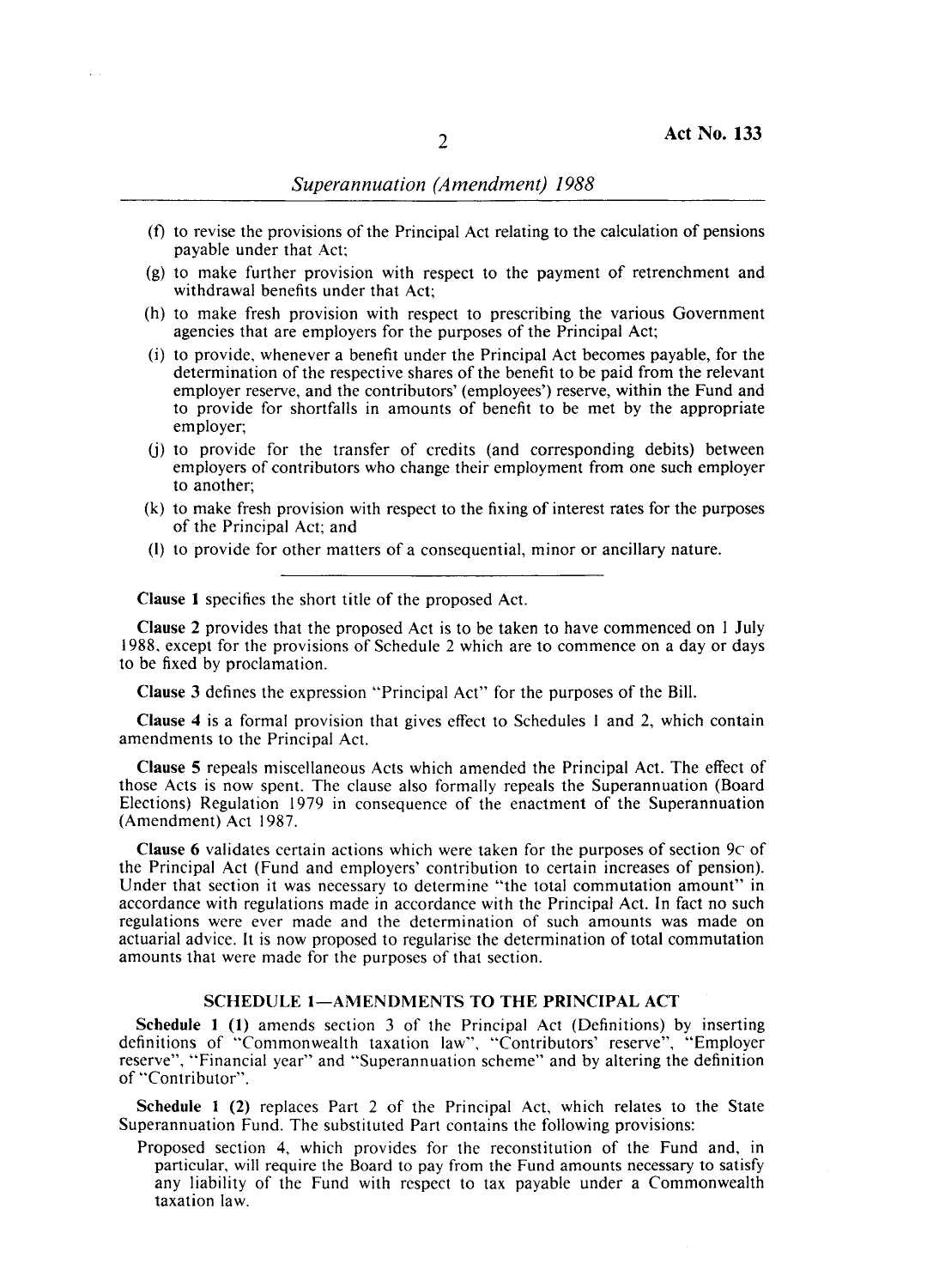- Proposed section 5, which will require the Board to establish within the Fund a contributors' reserve, employers' reserves and a reserve in respect of money paid to the Fund under Part 5 of the Principal Act (Voluntary Saving).
- Proposed section 6, which prescribes the items that are to be credited and debited to the contributors' reserve.
- Proposed section 7, which prescribes the items that are to be credited and debited to employers' reserves.
- Proposed section 8, which provides for the adjustment of reserves and accounts for interest payable in respect of amounts standing to the credit or debit of a reserve or account that forms part of the Fund.
- Proposed section 9, which will require the Board to debit or credit the Fund and reserves and accounts forming part of the Fund wherever it is appropriate to do so.
- Proposed section 10, which provides for the holding of an actuarial investigation into the Fund every 3 years.

Schedule 1 (3) amends section 100 of the Principal Act (Existing contributors and employees). The amendment is consequential on the proposed repeal of section I1 of the Principal Act (Contributor resuming employment after service as member of Parliament).

Schedule 1 (4) replaces Division 7 of Part 3 of the Principal Act. The substituted Division, which relates to contributions by employers, contains the following provisions:

- Proposed section 10AJ, which will require an employer listed in the proposed Schedule 3 to the Principal Act to pay the appropriate contributions in respect of contributors employed by them.
- Proposed section 10AK, which provides for the calculation of contributions and the time within which they are required to be paid.
- Proposed section 10AL, which will require an employer to pay amounts to the relevant employer reserve whenever there is insufficient money in the reserve to pay pensions and other amounts payable from the reserve.
- Proposed section 10AM, which will empower the Board to adjust employer reserves, with the concurrence of the Treasurer, to reflect changes of circumstances.

Schedule 1 (5) repeals section 11 of the Principal Act (Contributor resuming employment after service as member of Parliament). The rights of any existing member of Parliament under the section are saved by a provision of proposed Schedule 22 to the Principal Act (Transitional and other provisions arising from the enactment of this Bill). (See Schedule I (36) and (40) below.)

Schedule 1 (6) amends section 12 of the Principal Act (Contributions to be related to units of pension). The amendment is consequential on that made by Schedule I (19) and (20) below.

Schedule 1 (7)–(11) repeal sections 17, 17 $\AA$ , 17 $\AA$ , 17 $\AA$  and 17 $\AA$  of the Principal Act. Those sections, which require employers to make payments in order to meet shortfalls in the amounts necessary to fund benefits, will become redundant when the provisions of the proposed Division 7 of Part 3 of the Principal Act come into force. (See Schedule I (4) above.)

Schedule 1 (12) amends section 170 of the Principal Act (Orders fixing different tables etc.). The amendment is consequential on the amendments effected by Schedule I (4) above.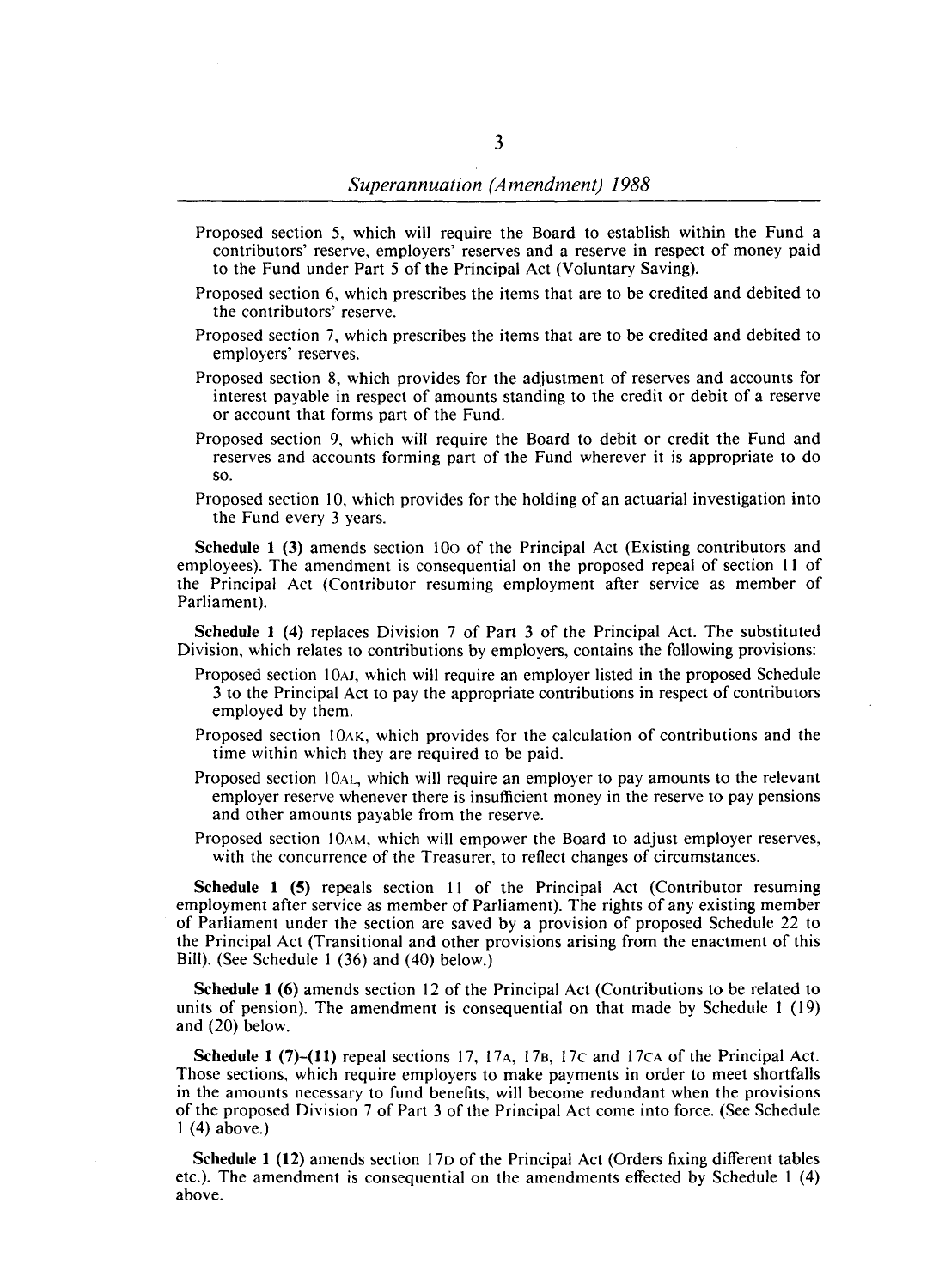Schedule 1 (13) repeals section 18 of the Principal Act (From what fund employer shall pay contributions). The repeal is also consequential on the amendments effected by Schedule I (4) above.

Schedule 1 (14) amends section 20 of the Principal Act (Manner of paymentdeductions from wages or salaries). The amendment is consequential on the new arrangements for the payment of employers' contributions. (See Schedule I (4) above.) As a result of the amendment, the section will deal only with the payment to the Fund of employees' contributions.

Schedule 1 (IS) repeals section 20E of the Principal Act (Employer's contribution). This section will become redundant when the new arrangements for the payment of employers' contributions come into force. (See Schedule I (4) above.)

Schedule 1 (16)-(18) amend sections 21 $A$ , 21 $B$  and 21 $C$  of the Principal Act. Those sections all contain provisions dealing with the liability of employers with respect to the payment of money to the Fund. Those provisions will become redundant when the new arrangements for satisfying employers' obligations to the Fund come into force and are therefore being repealed.

Schedule 1 (19) repeals section 26 of the Principal Act (Pensions unit and minimum pension) in consequence of the new section 27 of the Principal Act (as substituted by Schedule I (20) below).

Schedule 1 (20) replaces section 27 of the Principal Act. The substituted section, which does not involve any significant change of substance, provides that on retirement a contributor will be entitled to be paid a pension of \$5.50 per fortnight for each unit for which the contributor was contributing at the time of retirement.

Schedule 1 (21) replaces section 28A of the Principal Act. The substituted section prescribes the value of each pension unit for those contributors who retire on or after reaching 55 years of age but before reaching 60 years of age.

Schedule 1 (22) and (23) amend sections 28AA and 288 of the Principal Act. Those sections contain provisions dealing with the liability of employers to make payments to the Fund. Those provisions will become redundant when the new arrangements for satisfying employers' obligations to the Fund come into force and are therefore being repealed.

Schedule 1 (24) inserts into the Principal Act proposed section 338 which will require the Board to apportion a benefit payable under the Principal Act between the contributors' reserve and the appropriate employer reserve.

Schedule 1 (2S) amends section 37 of the Principal Act (Retrenchment benefits payable to an employee who is retrenched after completing 10 years' service). That section contains provisions which require employers to pay amounts to the Fund. Those provisions will become redundant when the new arrangements for satisfying employers' obligations to the Fund come into force and are therefore being repealed. The amendment also provides that the basis for the payment of a lump sum benefit under the section is the total of the contributions that the contributor has made to the Fund and not just those that the contributor has made under the Principal Act.

Schedule 1 (26) amends section 37A of the Principal Act (Retrenchment benefits payable to contributors having less than 3 years' contributory service). This amendment is also consequential on the new arrangements concerning employers' obligations to the Fund.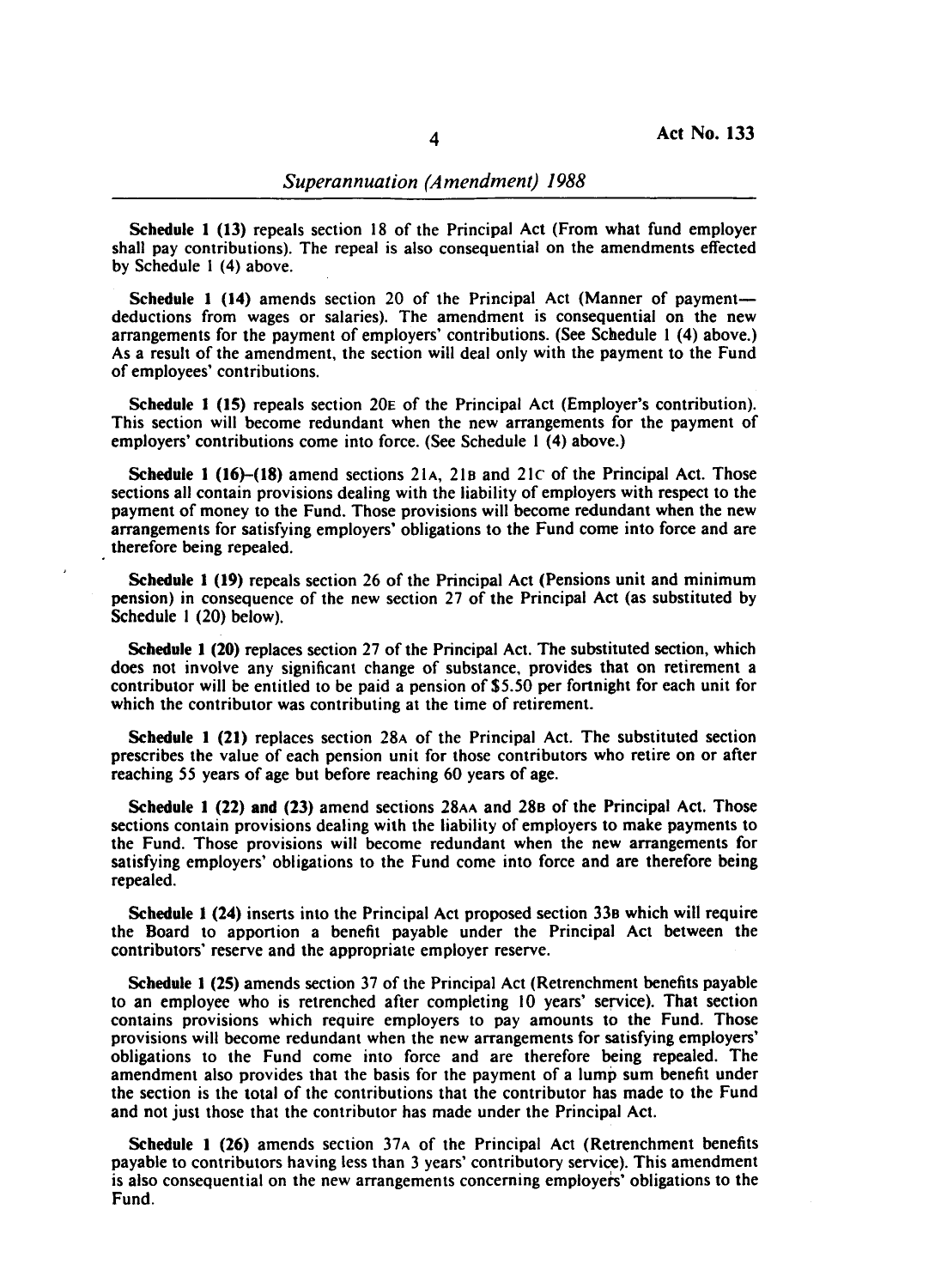Schedule 1 (27) replaces section 38A of the Principal Act. The substituted section provides for a more generous withdrawal benefit. A contributor who is retrenched, resigns or is dismissed or discharged from the service of an employer after having at least 5 years' contributory service will receive increased benefits after 1 July 1990 because interest in respect of contributions will be payable at the Fund earning rate. This rate will be closer to market rates than the rates currently payable in respect of withdrawal benefits. However, the employer-financed part of a withdrawal benefit payable to a contributor who resigns or otherwise terminates his or her employment after more than 10 years' service will not be altered and that part will continue to be determined by reference to the interest rates currently prescribed by the section (namely, 3.5% per annum in respect of contributory service before I July 1972 and 4.5% per annum in respect of contributory service from and including that date).

Schedule 1 (28) amends section 47s of the Principal Act (Employer subsidy not to be of greater benefit if service is not continuous). The amendment is consequential on Schedule 1 (27) above.

Schedule 1 (29) repeals section 47F of the Principal Act (Employer contributions). The repeal is consequential on that effected by Schedule I (4) above.

Schedule 1 (30) amends section 52E of the Principal Act (Disability pension). The amendment is intended to make it clear that a person is not to be precluded from receiving a full benefit merely because he or she has received an interim payment of a benefit under the section.

Schedule 1 (31) amends section 521 of the Principal Act (Cash termination benefit). The amendment is consequential on the change of the Fund's financial year to a period of 12 months ending on 31 March.

Schedule 1 (32)–(35) repeal sections 52 $\mu$ , 61 $\mu$ , 61 $\alpha$  and 90 in consequence of the new . arrangements effected by Schedule 1 (4) above. Those sections relate to the making of payments to the Fund by employers and will become redundant when those arrangements take effect.

Schedule 1 (36) inserts into the Principal Act proposed section 94s, which will give effect to proposed Schedule 22. That Schedule deals with transitional and other matters that will arise from the enactment of this Bill.

Schedule 1 (37) repeals Schedules 8 and 10 to the Principal Act. Those Schedules will no longer be appropriate in view of the new arrangements for the payment of contributions.

Schedule 1 (38) and (39) amend Schedules 17 and 18 to the Principal Act. The amendments are consequential on the amendments effected by Schedule I (4) above.

Schedule 1 (40) inserts into the Principal Act proposed Schedule 22. (See Schedule I (36) above.)

#### SCHEDULE 2-FURTHER AMENDMENTS TO THE PRINCIPAL ACT

Schedule 2 (1) amends section 3 of the Principal Act (Definitions) by omitting the definition of "Department" and substituting a new definition of "Employer".

Schedule 2 (2) inserts into the Principal Act sections 3B and  $3c$ . Proposed section  $3B$ will provide that a person in the employment of the Crown. the Government or the Minister is to be treated as being employed by such person as is prescribed by regulations to be made under that Act. It will also provide. for the purposes of the Principal Act, that a person appointed to be a "Local Coal Authority" is to be treated as being employed by the Joint Coal Board and that a member of the Police Force is to be treated as being employed by the Commissioner of Police. Proposed section  $3c$  is intended to clarify references in the Principal Act to employers.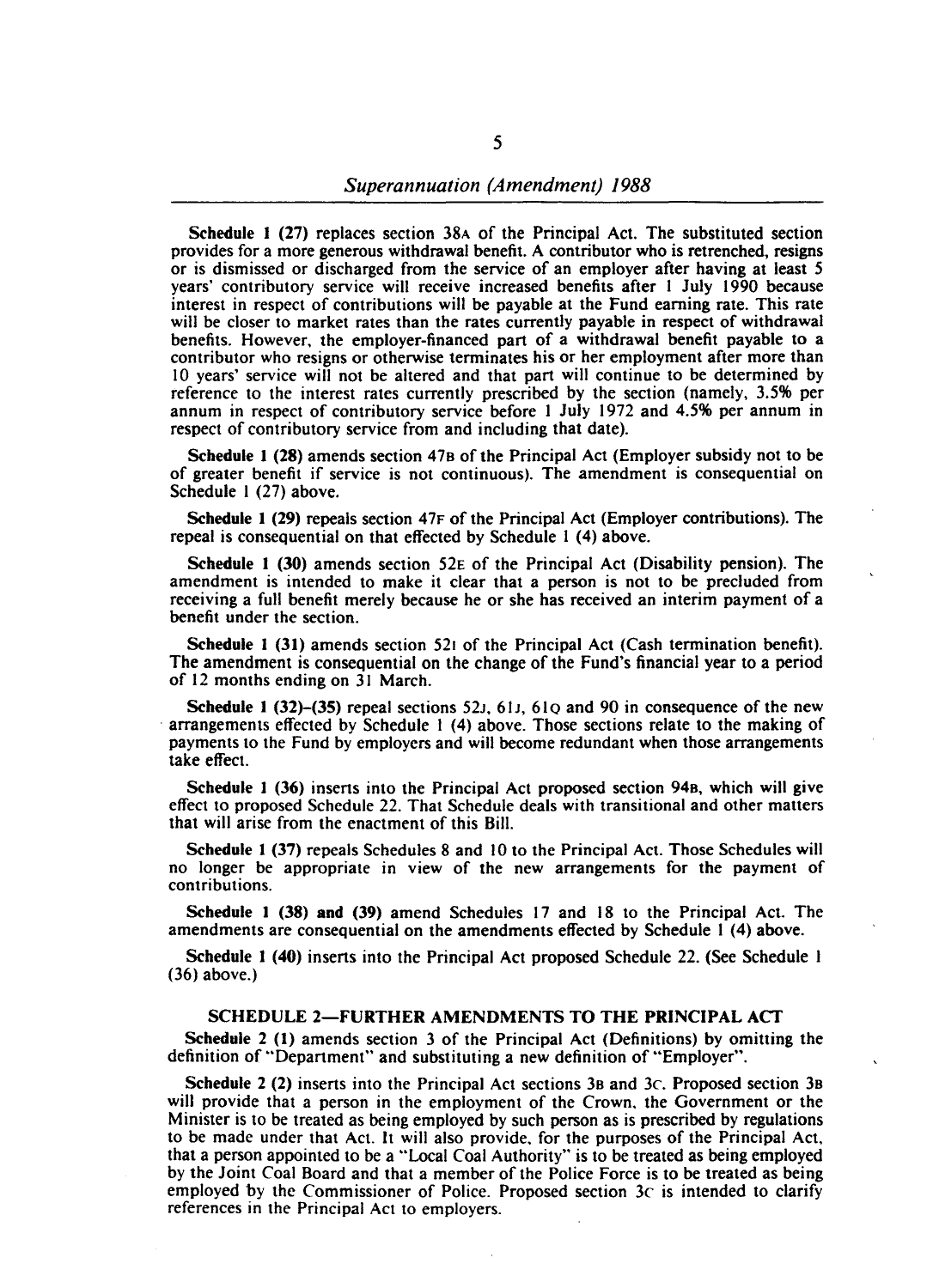Schedule 2 (3) inserts in the Principal Act proposed section lOAN which will provide for the transfer between employers of a credit in respect of contributions made by the former employer where a contributor's services are transferred from that employer to another employer.

Schedule 2 (4) amends section 15A of the Principal Act (Reserve units). The amendment is consequential on the insertion in the Principal Act of proposed section 86A. (See Schedule 2 (26) below.)

Schedule 2 (5) repeals section 17CB of the Principal Act (Payments by employers where the whole of pension commuted).

Schedule 2 (6) replaces section 21 $E$  of the Principal Act. The substituted section provides for interest to be paid in respect of commuted amounts of pensions in accordance with proposed section 86A. (See Schedule 2 (26) below.)

Schedule 2 (7)-(13), (15) and (16) respectively amend sections 27, 28A, 28AA, 29, 37, 37A, 38A, 47D and 52A of the Principal Act. Under the amendments, a benefit payable under any of those sections will be reduced if the Board has made a determination in respect of the benefit in accordance with proposed section 61RA or 61RB of that Act. (See Schedule 2 (23) and (24) below.)

Schedule 2 (14) amends section 38c of the Principal Act (Break in service may be carried on certain conditions). The amendment is consequential on the insertion in the Principal Act of proposed section 86A. (See Schedule 2 (26) below.)

Schedule 2 (17) inserts in the Principal Act section 521A which prescribes the effect of a contributor becoming a contributor under another superannuation scheme while employed by the same employer. Such a contributor will be regarded as having elected to make provision for a preserved benefit under Division 3A of Part 4 of the Principal Act.

Schedule 2 (18) and (19) amend sections  $61$  and  $61A$  of the Principal Act (which relate to the surrender of certain insurance policies). The amendments are consequential on the insertion in the Principal Act of proposed section 86A. (See Schedule 2 (26) below.)

Schedule 2 (20) and (21) respectively amend sections  $61M$  and  $61N$  of the Principal Act (which relate to children's and orphans' pensions). Under the amendments, a benefit payable under either of those sections will be reduced if the Board has made a determination in respect of the benefit in accordance with proposed section 61RA or 61RB of the Principal Act. (See Schedule 2 (23) and (24) below.)

Schedule 2 (22) repeals section  $61U$  of the Principal Act (Interest). The section is redundant in view of the insertion in the Principal Act of proposed section 86A. (See Schedule 2 (26) below.)

Schedule 2 (23) inserts into the Principal Act proposed Division 7A of Part 4 (section 61 RA). Proposed section 61 RA will enable the Board to make a determination reducing the amount of a benefit that is payable under the Principal Act to or in respect of a contributor or former contributor where-

- (a) the Board is liable to pay a Commonwealth tax in respect of employers' contributions to the Fund; and
- (b) a portion of that tax is referable to the benefit.

 $\overline{\phantom{a}}$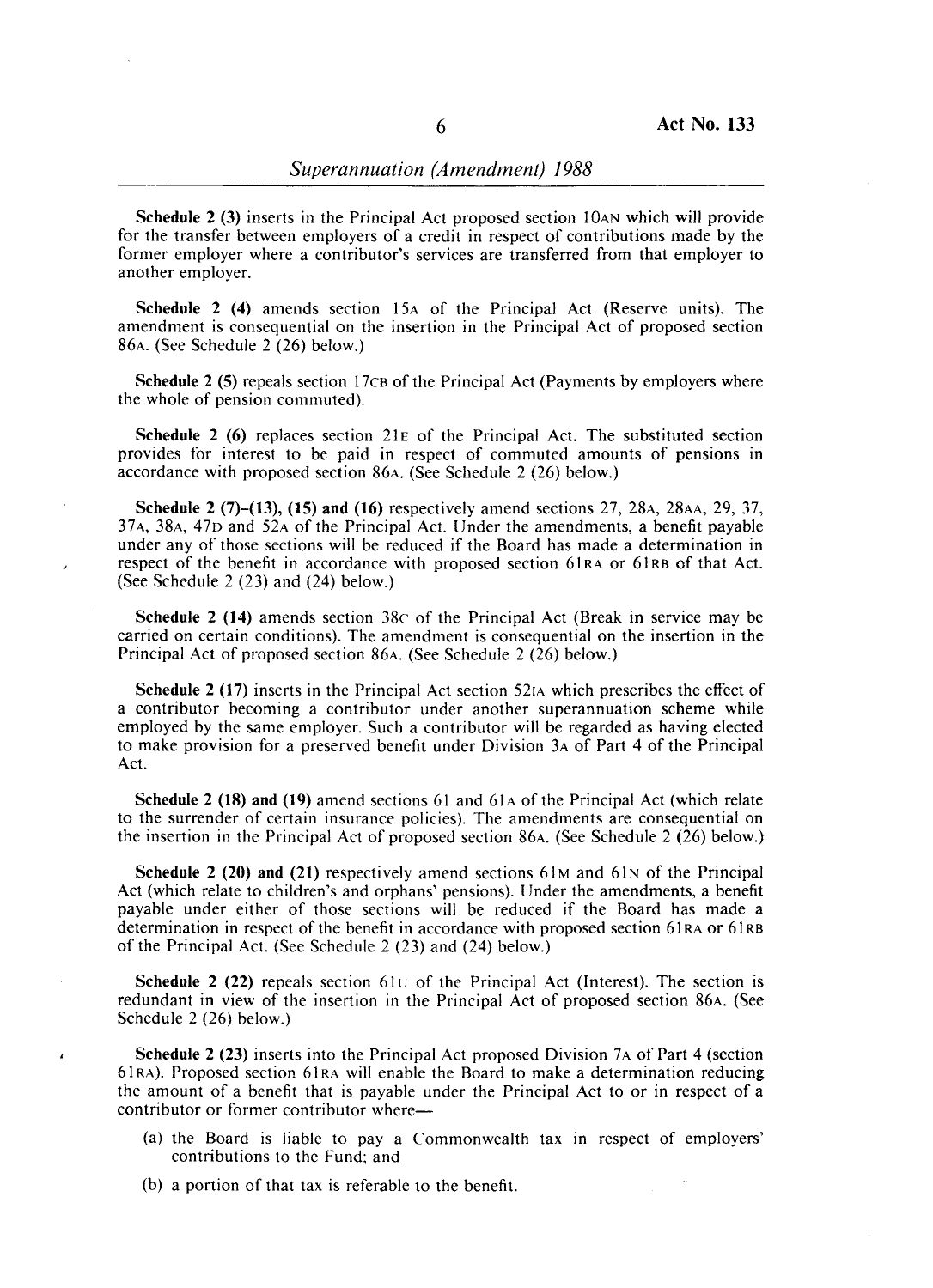Schedule 2 (24) inserts into the Principal Act proposed section 61RB. Proposed section 61 RB will enable the Board to make a determination reducing the amount of a benefit that is payable under the Principal Act to or in respect of a contributor or former contributor if that amount (together with any other superannuation or retirement benefits that have been paid or may be payable to or in respect of that contributor or former contributor from any source) would exceed a level fixed by or in accordance with a law of the Commonwealth which fixes standards for occupational superannuation schemes. (Such a level is commonly known as a "reasonable benefit limit" or "RBL".)

Schedule 2 (25) replaces section 64 of the Principal Act (Interest on voluntary savings). The substitution of the section is consequential on the insertion into the Principal Act of proposed section 86A. (See Schedule 2 (26) below.)

Schedule 2 (26) inserts in the Principal Act section 86A which will empower the Board to fix interest rates for the purposes of certain specified sections of the Principal Act.

Schedule 2 (27) amends section 91A of the Principal Act (Recovery of money payable to the Board) by making it clear that the section extends to the recovery of money that is owed by employers. Another amendment made by Schedule 2 (27) is consequential on the insertion into the Principal Act of proposed section 86A. (See Schedule 2 (26) above.)

Schedule 2 (28) replaces section 92 of the Principal Act with a new section which will empower the Governor-in-Council to amend Schedule 3 to the Principal Act (as proposed to be substituted by Schedule 2 (33». Schedule 3 contains a list of employers.

Schedule 2 (29) inserts into the Principal Act proposed section 92AA which will give effect to the proposed Schedule 23. That Schedule contains provisions for preserving benefits of contributors who are transferred as a result of a Government initiative. If as a result of a Government initiative an employer, for example, ceases to be a Government agency, the Schedule will also apply to contributors who, while they continue to be employed by that employer, are required or elect to become contributors to another superannuation scheme.

Schedule 2 (30) repeals section 92A of the Principal Act (Terms and conditions relating to participants in other schemes), because the scheme contained in that section is now obsolete.

Schedule 2 (31) replaces section 93 of the Principal Act. The substituted section, which makes it clear that members of authorities listed in Schedule 3 to the Principal Act are not liable to retire on reaching 60 years of age, is consequential on the replacement of that Schedule by Schedule 2 (33) below.

Schedule 2 (32) repeals section 94 of the Principal Act (Superannuation allowance while in employment of State). The repeal of the section will remove a barrier to payment of a benefit to a person who has not reached 65 years of age and who is employed in the service of the State or an employer listed in Schedule 3 to the Principal Act (as currently in force).

Schedule 2 (33) replaces Schedule 3 to the Principal Act with a new Schedule 3 containing a list of employers for the purposes of that Act.

Schedule 2 (34) amends Schedule 17 to the Principal Act (Transitional and other amendments arising from the Superannuation (Amendment) Act 1977) in consequence of the repeal of section 92A of that Act by Schedule 2 (30) above.

Schedule 2 (35) amends Schedule 22 to the Principal Act (Transitional and other provisions arising from the enactment of this Bill). The amendment will save the rights of certain persons under section 92A of the Principal Act when that section is repealed by Schedule 2 (30) above.